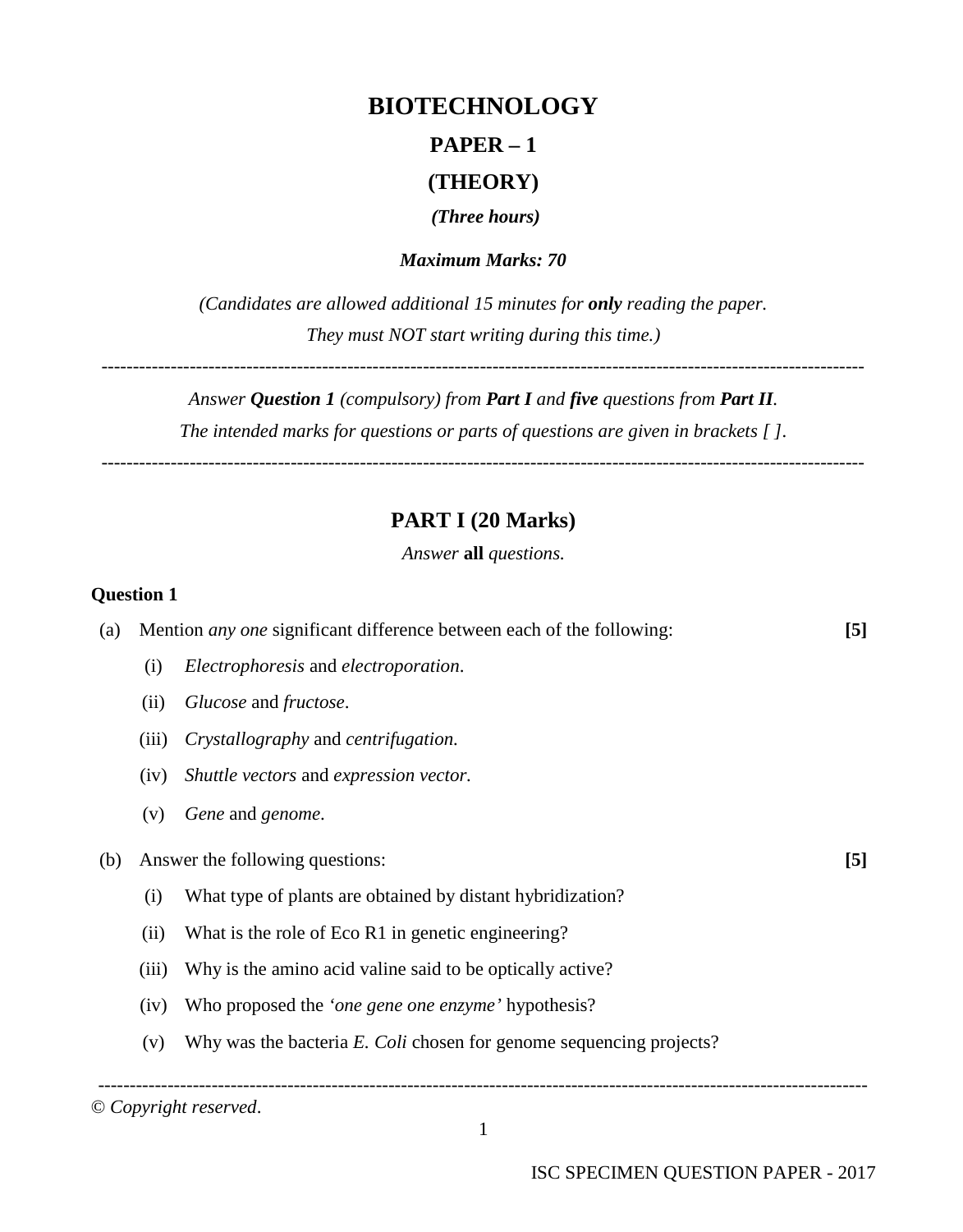- (c) Write the full forms of the following: **[5]**
	- (i) MGD
	- (ii) ddNTP
	- (iii) BAC
	- (iv) STS
	- $(v)$  GM

### (d) Explain briefly : **[5]**

- (i) Single nucleotide polymorphism
- (ii) Chargaff's law
- (iii) Palindromic sequences
- (iv) Codon
- (v) Microprocessor

## **PART II (50 Marks)**

#### *Attempt any five questions.*

#### **Question 2**

| (a)               | With reference to the nucleic acids mRNA and DNA, explain:                            | $[4]$ |
|-------------------|---------------------------------------------------------------------------------------|-------|
|                   | Their physical structures.<br>(i)                                                     |       |
|                   | The functions they perform in a cell.<br>(11)                                         |       |
| (b)               | Mention the steps involved in charging of amino acids for the process of translation. | $[4]$ |
| (c)               | Write <i>any two</i> properties of genetic code.                                      | $[2]$ |
| <b>Question 3</b> |                                                                                       |       |
| (a)               | Enumerate <i>any four</i> factors affecting the activity of enzymes.                  | $[4]$ |
| (b)               | Write short notes on:                                                                 |       |
|                   | Primary and secondary proteins<br>(i)                                                 |       |
|                   | Coenzymes<br>(ii)                                                                     |       |
| (c)               | What are the building blocks of lipids?                                               | $[2]$ |

2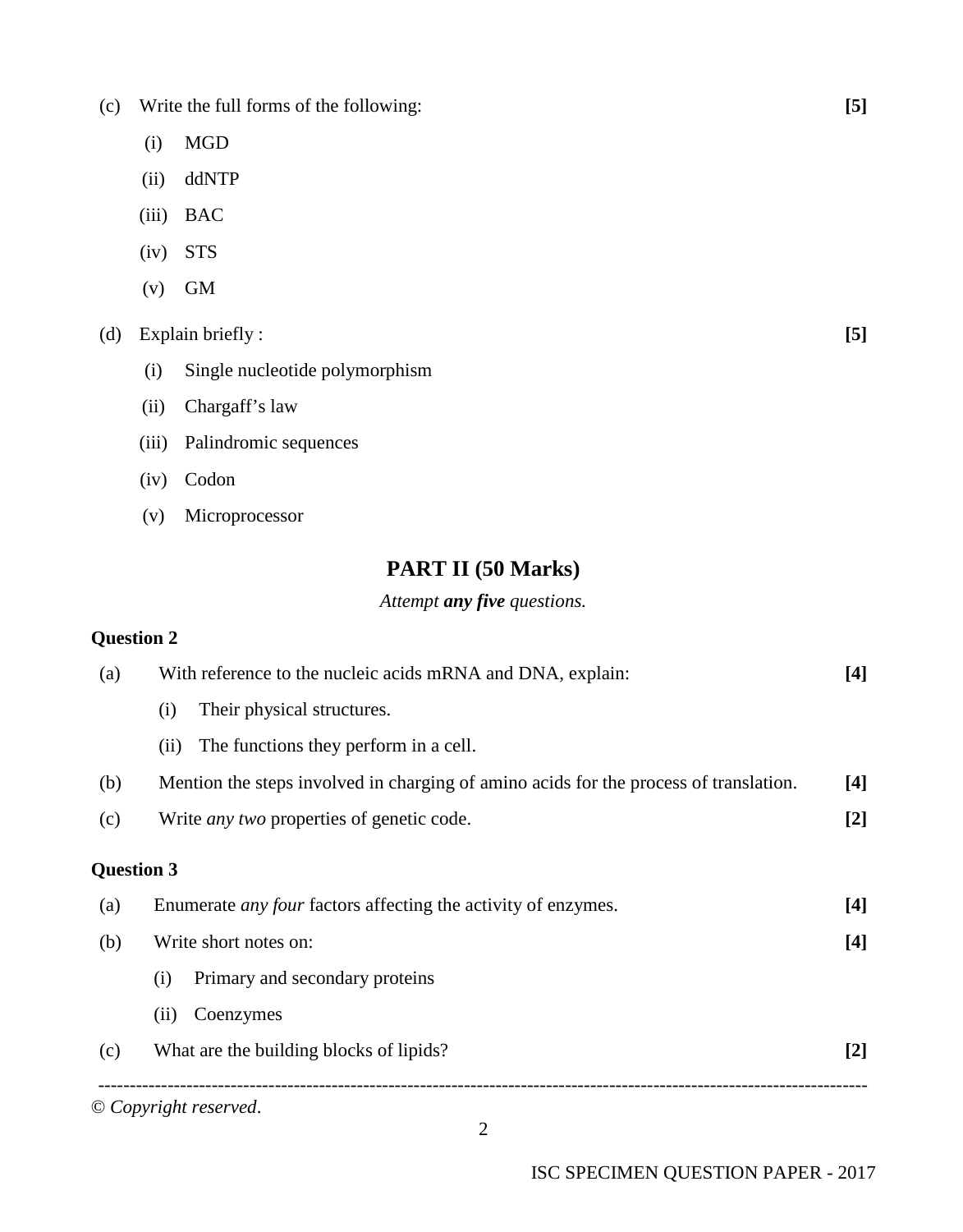# -------------------------------------------------------------------------------------------------------------------------- **Question 4** (a) Explain the following innovations using modern biotechnological tools: **[4]** (i) Oil eating bacteria. (ii) Recombinant insulin. (b) Name and explain the characteristics of *four* different types of vectors used in genetic engineering*.* **[4]** (c) What is insertional inactivation? **[2] Question 5** (a) How are biomolecules separated using the biochemical techniques given below: **[4]** (i) Partition chromatography (ii) Spectroscopy (b) List the steps involved in each cycle of Polymerase chain reactions. Also state the principle on which the technique is based. **[4]** (c) Name *any two* low resolution mapping techniques. **[2] Question 6** (a) Explain *any three* ways by which the laboratory apparatus and instruments can be sterilized. Why is it important to maintain sterile conditions for tissue culture work? **[4]** (b) Enumerate the steps involved in the regeneration of a single cell to whole plant. **[4]** (c) Write *two* points of significance of germplasm conservation? **[2] Question 7** (a) What is freeze preservation? Explain *any three* types of freeze preservation methods. **[4]** (b) Discuss the following traits that can be developed in crop plants with the help of biotechnology: **[4]** (i) Seedlessness in fruits (ii) Drought resistance (c) What is the importance of pH during media preparation? **[2]**

© *Copyright reserved*.